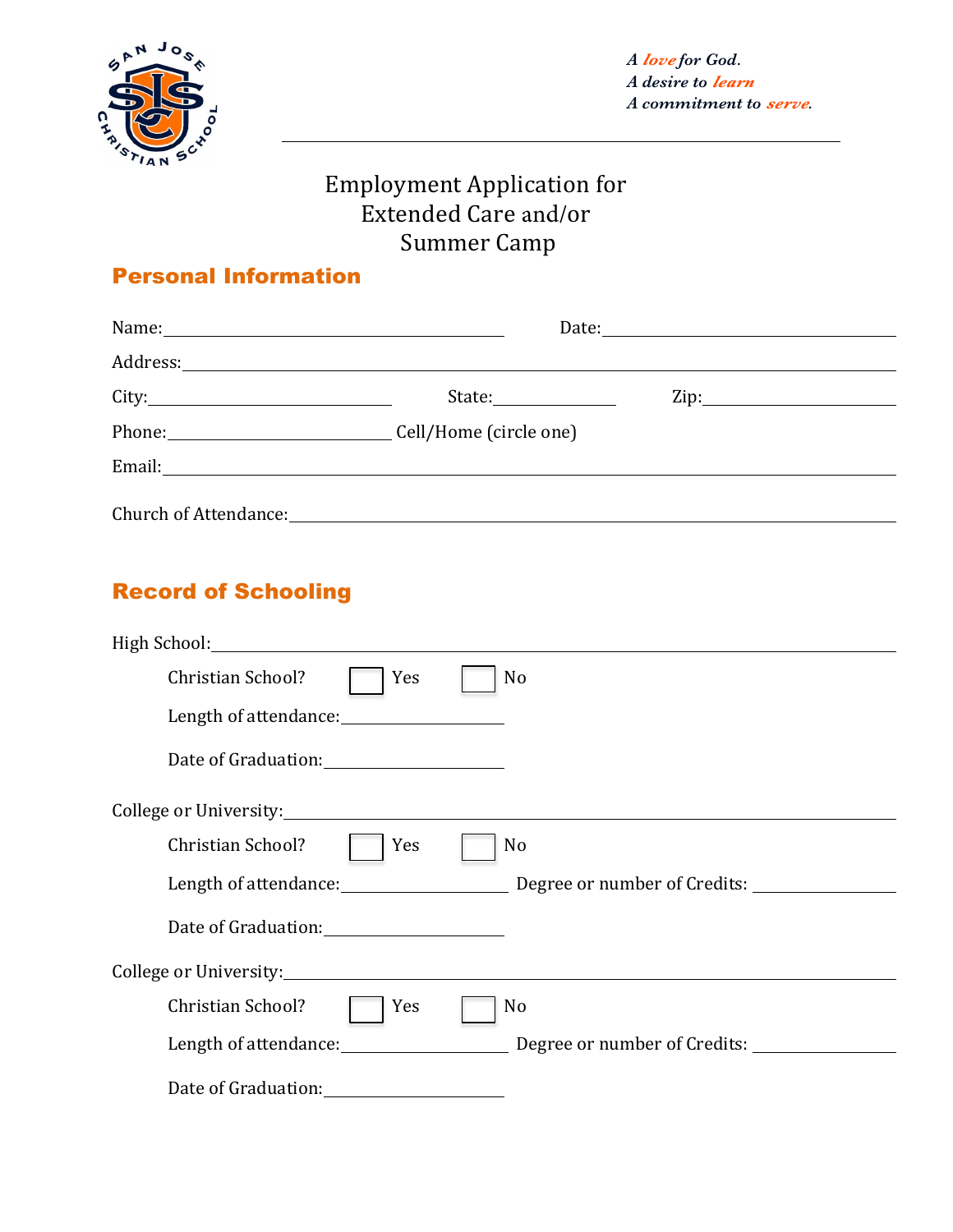#### Record of Experience

| Dates Employed: [10] Job Title: [20] Job Title: [20] Job Title: [20] Job Title: [20] Job Title: [20] Job Title: [20] Job Title: [20] Job Title: [20] Job Title: [20] Job Title: [20] Job Title: [20] Job Title: [20] Job Title         |                                                                                                                                                                                                                               |  |
|----------------------------------------------------------------------------------------------------------------------------------------------------------------------------------------------------------------------------------------|-------------------------------------------------------------------------------------------------------------------------------------------------------------------------------------------------------------------------------|--|
|                                                                                                                                                                                                                                        |                                                                                                                                                                                                                               |  |
|                                                                                                                                                                                                                                        |                                                                                                                                                                                                                               |  |
|                                                                                                                                                                                                                                        |                                                                                                                                                                                                                               |  |
|                                                                                                                                                                                                                                        |                                                                                                                                                                                                                               |  |
| <b>References (2 professional, 1 personal)</b>                                                                                                                                                                                         |                                                                                                                                                                                                                               |  |
|                                                                                                                                                                                                                                        | Phone: Note and the set of the set of the set of the set of the set of the set of the set of the set of the set of the set of the set of the set of the set of the set of the set of the set of the set of the set of the set |  |
| Email:                                                                                                                                                                                                                                 |                                                                                                                                                                                                                               |  |
| How long has this person known you?<br>Managem Managem Managem Managem Managem Managem Managem Managem Managem Managem Managem Managem Managem Managem Managem Managem Managem Managem Managem Managem Managem Managem Managem M       |                                                                                                                                                                                                                               |  |
| Name:                                                                                                                                                                                                                                  |                                                                                                                                                                                                                               |  |
| Email: 2008 and 2008 and 2008 and 2008 and 2008 and 2008 and 2008 and 2008 and 2008 and 2008 and 2008 and 2008 and 2008 and 2008 and 2008 and 2008 and 2008 and 2008 and 2008 and 2008 and 2008 and 2008 and 2008 and 2008 and         |                                                                                                                                                                                                                               |  |
| How long has this person known you?<br><u>Letting the contract of the set of the set of the set of the set of the set of the set of the set of the set of the set of the set of the set of the set of the set of the set of the se</u> |                                                                                                                                                                                                                               |  |
|                                                                                                                                                                                                                                        |                                                                                                                                                                                                                               |  |

Email: Email: Relationship: Relationship: Relationship: Relationship: Relationship: Relationship: Relationship: Relationship: Relationship: Relationship: Relationship: Relationship: Relationship: Relationship: Relationship

How long has this person known you?<br>
Mow long has this person known you?<br>
Mow long has this person known you?